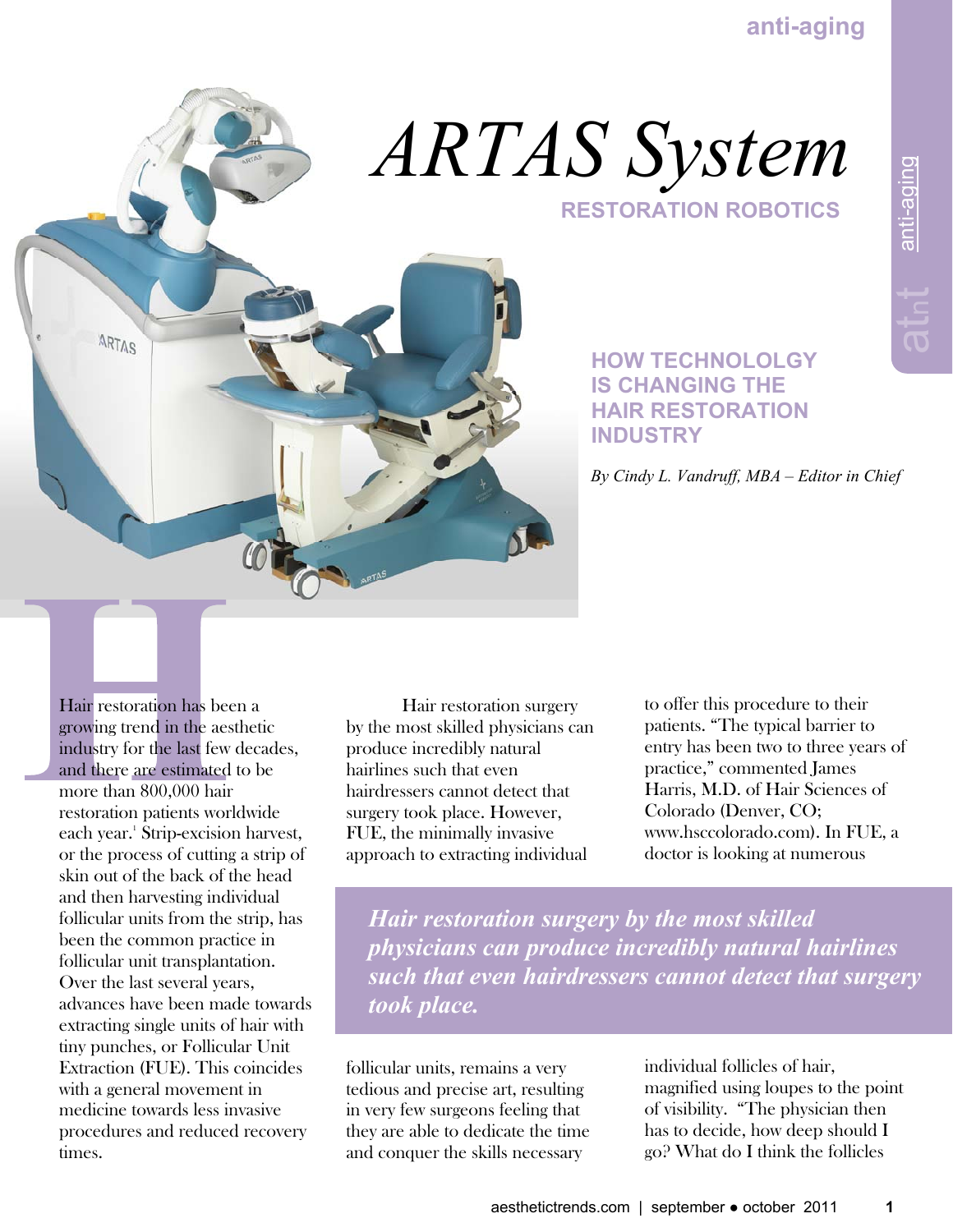

anti-aging

are doing underneath? Which follicles should I extract, and how far apart should they be? These are all factors that every doctor is looking at for every follicular unit to be extracted," explains James Harris, M.D. "It is an incredibly complex analysis."

#### **THE ARTAS SYSTEM**

 Restoration Robotics, Inc. (Mountain View, CA; www.artashair.com) has just resolved this complex analysis for doctors with the recent FDA clearance of the ARTAS System. "The theory behind applying robotic technology to FUE was that if you could actually remove all of the nuanced decisions regarding angles, directions, and so forth required by the physician and use technology to determine those factors, you could take a physician with little experience and after a couple of hours of training, he could produce grafts with the ARTAS System as good as mine are after eight years of experience," says James Harris, M.D. "The image-guided robotic arm is programmed with complex algorithms and sensors and is able to do with great precision what a physician can do only with extensive practice and some guess work."

 "The procedure and work of the technology are really quite remarkable," James Harris, M.D. informs us. When a patient comes in, his hair is cut down to 1mm in length. This allows the imaging system to identify and map each follicular unit. The patient is then anesthetized and placed in the chair designed especially to be ergonomically

*"The theory behind applying robotic technology to FUE was that if you could actually remove all of the nuanced decisions regarding angles, directions, and so forth required by the physician and use technology to determine those factors, you could take a physician with little experience and after a couple of hours of training, he could produce grafts with the ARTAS system as good as mine are after eight years of experience." - James Harris, M.D.* 

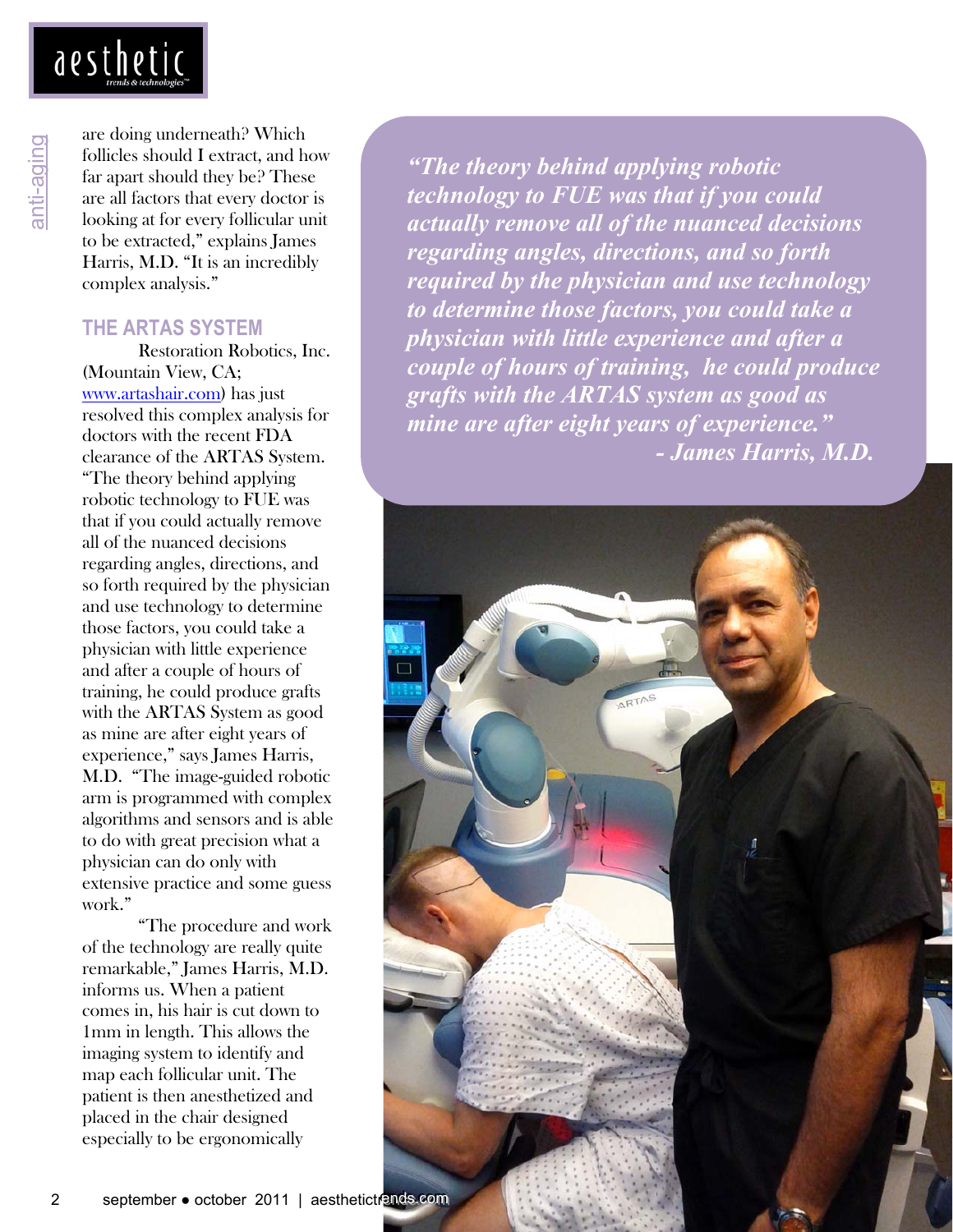

anti-aging

comfortable for the patient. A specially designed device called a skin tensioner is then placed on the patient's scalp. This skin tensioner, which has fiducial markings as reference points, provides the mechanism by which the system tracks all of the follicular units, follows patient movement, and allows precise control of incision depth.

#### **ARTAS SKIN TENSIONER**

 With the skin tensioner in place, the physician may press the "harvest" button. Red lights appear which heighten the contrast between the hair follicles and the skin, and the ARTAS System then analyzes them with assistance of a set of cameras. The technology determines the location, angle, and direction of each individual hair follicle; and via complex algorithms and computer programming, it is able to determine almost instantaneously the proper approach to harvest each follicular unit. The imageguided robotic arm begins harvesting the hair follicles in random patterns, according to the harvest spacing set by the physician. These random patterns make the procedure virtually undetectable after the wounds have healed. A sharp needle first scores the skin, and then the follicular unit is dissected with the more blunt punch. Light suction may be used to assist in elevating the follicular units from the skin, and the physician is able to extract and evaluate them. Once harvesting is complete in a certain area, the skin tensioner is moved to the next area of the scalp.

 "Manual FUE is an incredibly tedious and precise process, and you can imagine the experience required to become proficient at it," relates James Harris, M.D. "Even for experienced physicians it is easy to become tired after a couple of hours, and then transection rates get worse. The ability to now use the ARTAS technology to do so

much of the minute calculations and precision punching is an unparalleled aid in FUE."

#### **IMAGE GUIDED SYSTEM**

 Miguel Canales, M.D., Medical Director for Restoration Robotics, described the clinical research carried out on the imageguided system. "There is not a lot of published data on transection rates with FUE, but it is considered that between 20-30% of follicles are unusable due

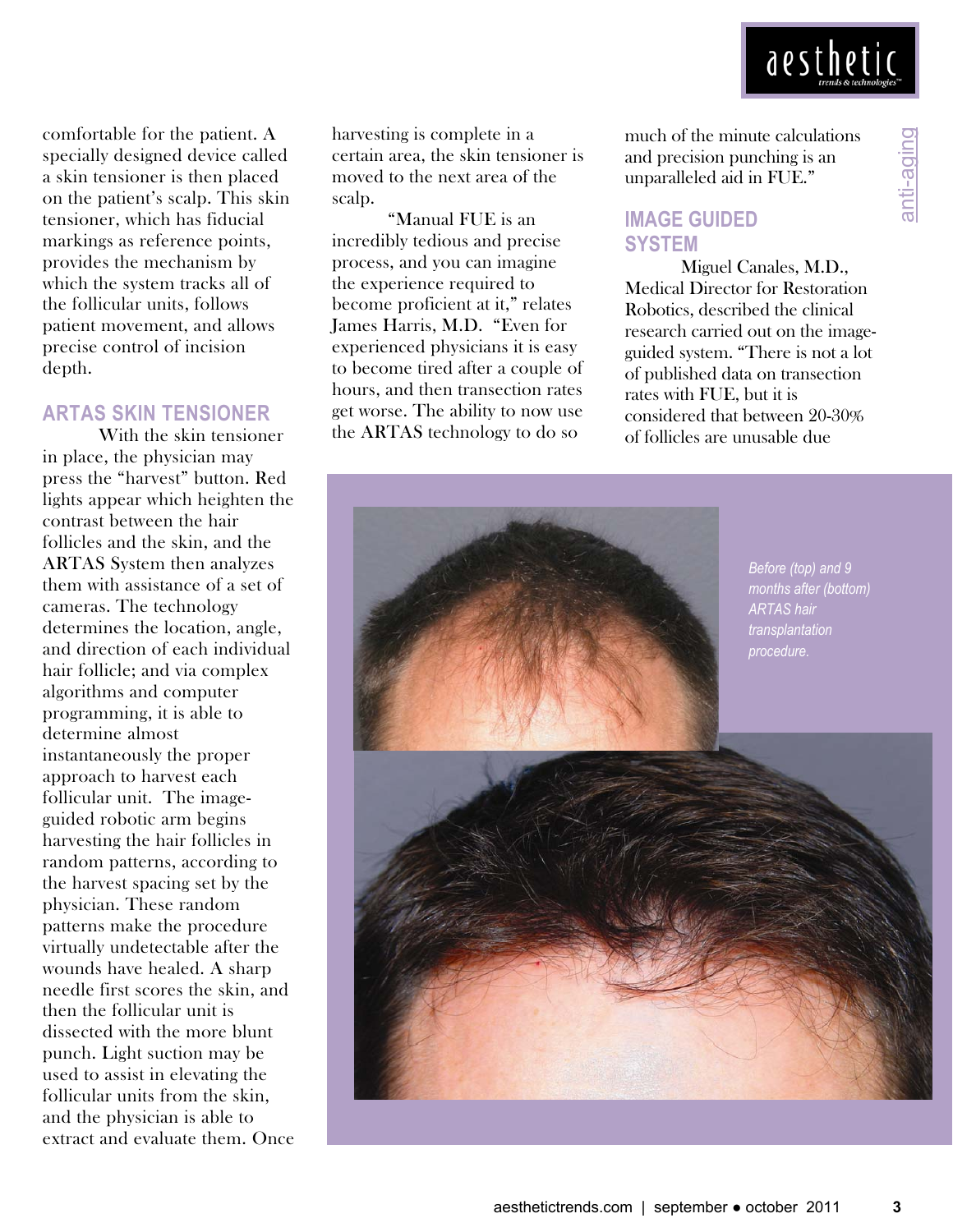anti-aging

to being cut or damaged in some way. With the ARTAS System we consistently had transection rates of less than 10%." Canales' testing was conducted in multiple sites, with both physicians and technicians of all skill levels. Not only does the ARTAS System produce excellent quality grafts, it also allows the surgeon to work very quickly. A novice physician performing FUE manually may be able to extract 50-70 grafts in an hour. One who has been doing it for two years may be extracting around 200 grafts per

hour. For a procedure that requires 1500 grafts, it is usually a prohibitively long surgery. "I can take that same surgeon who has been practicing for two years, train him for an hour to 90 minutes on the ARTAS System, and he will be able to extract 600-700 grafts an hour," reports James Harris, M.D.

#### **SYSTEM SAFETY**

 Developers of the ARTAS System did not just want it to be efficient and more effective; they were focused on the safety of the



ARTAS System. "One of our design priorities was safety, so we have developed a number of attributes to make sure that the System is safe in the hands of trained physicians," explains Canales. The first of these is a built-in force sensor that constantly monitors the forces that are exerted by the tips of the punches. If the force goes above a certain threshold, the system backs away, prompting the physician to ensure that all is well before resuming treatment.

 There are sensors around the casing of the mechanism itself, ensuring that if the casing touches the patient, the System automatically backs away from the patient. This prevents the patient from ever feeling as if they are being pushed. Another safety feature is the motion detector that is continually monitoring the patient. As the patient moves, it adapts or pauses until the physician can verify that the patient is ready to proceed. During the clinical trials of over 350 patients, no safetyrelated adverse events occurred.

 "In addition to the sensors, the needles themselves have markings on them to indicate depth.

 Photos and videos are constantly being taken of the procedure which the physician can view on the user interface. With simple arrows the physician can then indicate if the needles need to incise deeper into the skin or more shallow," explains Canales.